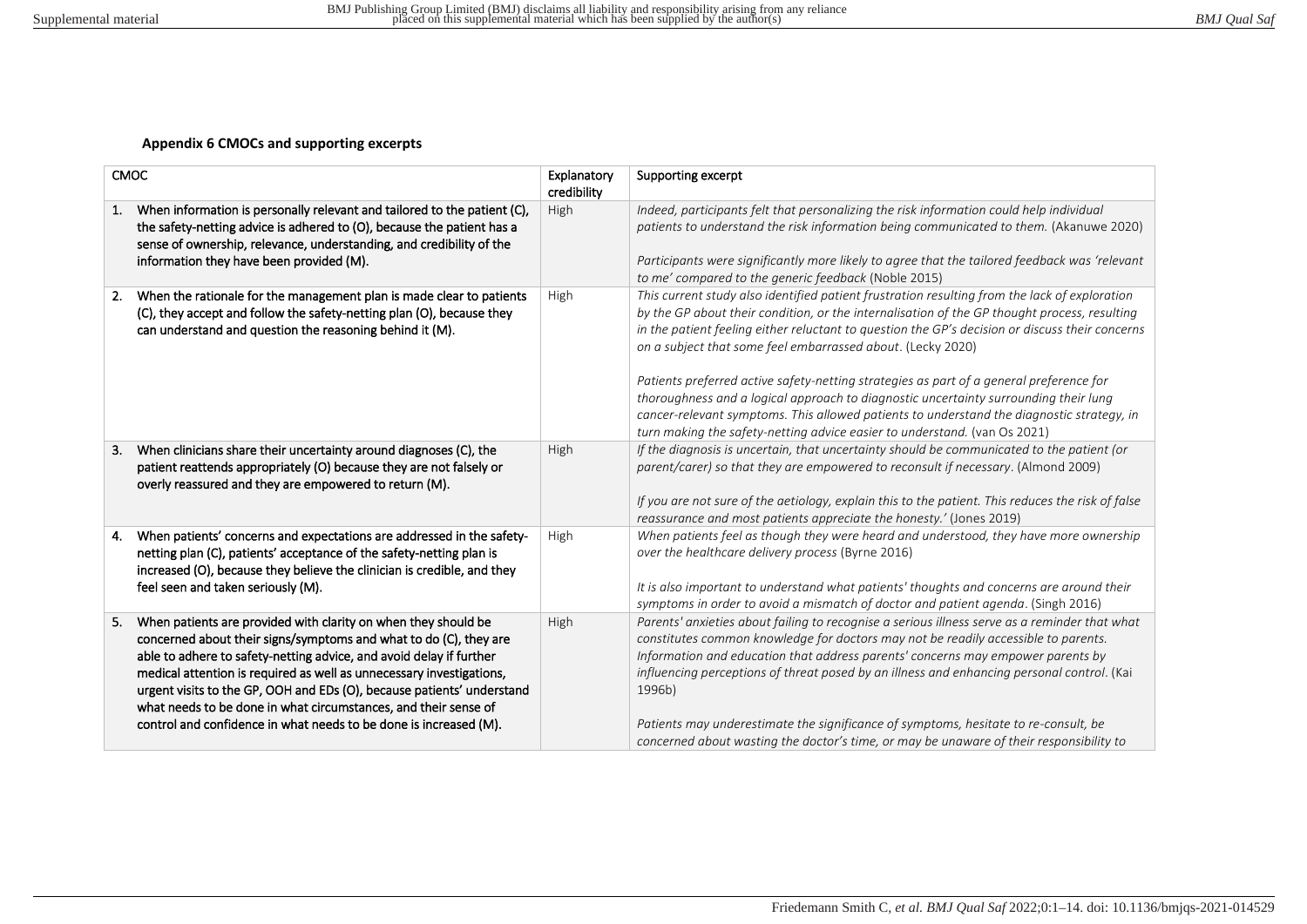|                                                                                                                                                                                                                                                                                                                                                                            |          | follow up investigations. (Evans 2018)                                                                                                                                                                                                                                                                                                                                                                                                                                                                                                                                                 |
|----------------------------------------------------------------------------------------------------------------------------------------------------------------------------------------------------------------------------------------------------------------------------------------------------------------------------------------------------------------------------|----------|----------------------------------------------------------------------------------------------------------------------------------------------------------------------------------------------------------------------------------------------------------------------------------------------------------------------------------------------------------------------------------------------------------------------------------------------------------------------------------------------------------------------------------------------------------------------------------------|
| When patients are provided with a clear, specific, and practical safety-<br>6.<br>netting plan (C), the patient self-cares effectively and seeks help<br>appropriately (O) because they find the advice useful, their worries and<br>stress are reduced, and they feel empowered to take on their own care<br>(M).                                                         | High     | Patients expected and were willing to accept responsibility, as long as they felt they had<br>received sufficient instruction from their GP. (Evans 2019)<br>"It's the not knowing what it could be—how to tell—that's what panics me, if I was told<br>what to do, shown what to do and how to do it, I would feel I could manage much better"<br>(Parent 6, group 1) (Kai 1996)                                                                                                                                                                                                      |
| When the information is provided in such a way that it is<br>7.<br>comprehensible (C), the patient adheres to the safety-netting advice<br>(O), because patient understanding is increased (M).                                                                                                                                                                            | High     | Although parents suggested information should be free of jargon, they were keen that it<br>should not omit important technical information that would facilitate their understanding.<br>(Kai 1996)<br>understanding of information is central to any safety-netting intervention. (Roland 2014)                                                                                                                                                                                                                                                                                       |
| When the information is provided in a way that is memorable (C),<br>8.<br>patient can adhere to safety-netting advice (O) because patient recall is<br>improved (M).                                                                                                                                                                                                       | Moderate | Chunking increases the likelihood that people can reproduce the information they have<br>received (Ackerman 2016)<br>[way to improve recall] Reducing the volume of information. 2 Reducing delay from<br>presentation to recall. 3 Ordering information according to priority (the first and last pieces<br>of information in a list are best remembered). (McKinstry 2011)                                                                                                                                                                                                           |
| When information is additionally provided to patients in such a way<br>9.<br>that they can revisit it (C), the patient is supported to follow the safety-<br>netting advice and is able to adhere to the advice (O) because the risk<br>of forgetting is reduced, they share the information, and can spend<br>more time going over and understanding the information (M). | High     | Father of a 3-week-old infant: "I mean, in some cases, like some people understand better<br>by reading it than just hearing it. Some people understand better by hearing it than reading<br>it, so I mean, it could work both ways. It depends on what type of person it is." (Aronson<br>2020)<br>One parent suggested that information about which signs to look for should be provided in<br>writing as it can be difficult to retain spoken information when distressed (Maguire 2011)                                                                                            |
| 10. When the safety-netting advice is given consistently to all patients by<br>clinicians (C), patients follow safety-netting advice (O), because self-<br>care with the option to return is normalised by the patient and their<br>ability to self-care is facilitated (M).                                                                                               | Moderate | Health professionals should ensure that safety-netting advice is given to all, and not just to<br>those perceived to be at highest risk of serious illness. (Maguire 2011)<br>Parents of children with self-limiting illnesses offered safety-netting advice were less likely<br>to use further services. Thus it is essential that safety-netting advice is offered to all<br>parents. The advice should be more specific to the child's condition, i.e. what symptoms /<br>signs the parent should look for, and what should prompt a return to the health provider.<br>(RCPCH 2010) |
| 11.<br>When the clinician is aware of the patient's history and addresses<br>a)<br>the underlying factors that may make the patient less receptive to                                                                                                                                                                                                                      | High     | Since EPs don't have long-term relationships with patients, says Byrne, "that makes it even<br>more important that the communication that does happen in the ED is thoughtful,<br>comprehensive, and compassionate." He suggests that EPs utilize these risk-reducing                                                                                                                                                                                                                                                                                                                  |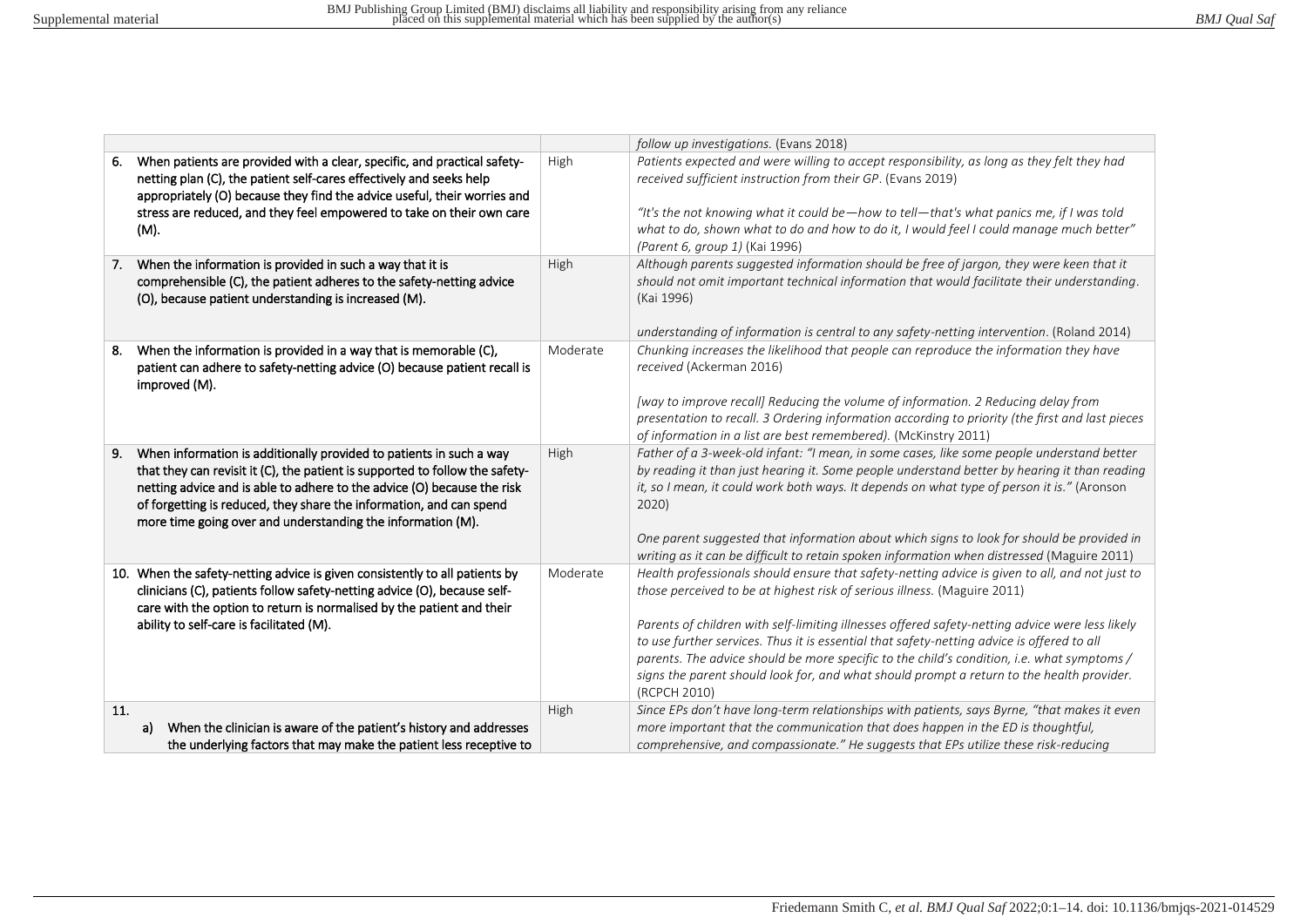| safety-netting advice (C), the patient follows the safety-netting<br>advice (O), because their fear and anxiety is reduced, and the<br>patient regards the safety-netting advice as actionable (M).                                                                                                                                                                                                  |          | practices: Practicing "the basics" of good communication. This includes making eye<br>contact, acknowledging each person in the room, apologizing for delays, and<br>demonstrating a willingness to listen. (Byrne 2016)<br>A range of events were associated with parents' loss of trust in HCPs, such as failure to<br>diagnose (especially when followed by serious illness), absence of clinical examination,<br>conflicting information, ineffective treatment, failure to answer questions and always<br>referring on to others. (Neill 2016)                                                                                                                                                                                                                                                                                                                                                                                                                                                                                                                                       |
|------------------------------------------------------------------------------------------------------------------------------------------------------------------------------------------------------------------------------------------------------------------------------------------------------------------------------------------------------------------------------------------------------|----------|-------------------------------------------------------------------------------------------------------------------------------------------------------------------------------------------------------------------------------------------------------------------------------------------------------------------------------------------------------------------------------------------------------------------------------------------------------------------------------------------------------------------------------------------------------------------------------------------------------------------------------------------------------------------------------------------------------------------------------------------------------------------------------------------------------------------------------------------------------------------------------------------------------------------------------------------------------------------------------------------------------------------------------------------------------------------------------------------|
| When the clinician shows they are aware of and addresses the<br>b)<br>specific healthcare concerns the patient may have because of an<br>ongoing pandemic or healthcare crisis when giving safety-netting<br>advice (C), the patient follows the advice (O) because they<br>evaluate the risk to themselves, they regard the advice as more<br>actionable, and their fear or anxiety is reduced (M). | High     | In the current climate, potential oncology patients' minds are now more oriented toward<br>COVID-19 symptoms, meaning that they may downplay rectal or bladder bleeding, a lump<br>in the breast or other signs of cancer that otherwise would lead them immediately to<br>consult their doctor. Anecdotal evidence suggests that patients are starting to fear a<br>COVID-19 diagnosis more than a cancer diagnosis. (Vrdoljak 2020)<br>Uncertainty during a pandemic can be accompanied by a high demand for information,<br>increased feelings of fear and anxiety, rapid spread of misinformation, and speculation.<br>(Henry 2018)                                                                                                                                                                                                                                                                                                                                                                                                                                                   |
| 12. When the clinician actively compensates for the impeded non-verbal<br>communication during telephone and video consultations (C), the<br>patient's satisfaction with and adherence to the advice is increased (O)<br>because the patient feels reassured that they have been understood<br>and heard, and their confidence in the safety-netting advice is<br>increased (M).                     | Moderate | Difficulties in explaining their symptoms over the telephone raised concern about whether<br>the nurse correctly understood the situation. The sense of the nurse taking the time to<br>listen inspired trust that the nurse had fully understood the situation, and thus, participants<br>relied on the assessment and safely embraced the advice. Participants felt reassured when<br>the nurse was professional, calm and factual. Participants described the consultation as<br>reassuring when the nurse was alert and adequately assessed the situation and identified<br>the problem by asking the right questions. Checking for comprehension was reassuring<br>because it gave the participant a feeling that the nurse really wanted to obtain a clear<br>image of the situation. (Gustafsson 2018)<br>Add simple statements such as "Let me think just a moment" to give the patient confidence<br>your continued focus. A patient's distress may be more difficult to interpret on video; ask<br>direct questions to understand the patient's emotional state. (Newcomb 2020) |
| 13. When the set up of video consultations is optimised (C), the patient<br>takes the safety-netting advice on board and adheres to SN advice (O)                                                                                                                                                                                                                                                    | Low      | Poor lighting and positioning within the screen limited the physician and patient's ability to<br>interpret each other's facial expressions. The "hidden" face was more distracting than if the                                                                                                                                                                                                                                                                                                                                                                                                                                                                                                                                                                                                                                                                                                                                                                                                                                                                                           |
| because distractions are removed and the interpretation of facial<br>expressions is facilitated (M).                                                                                                                                                                                                                                                                                                 |          | conversation had been telephonic, hindering patient trust and physician interpretation of<br>the patient's reaction (Newcomb 2020)                                                                                                                                                                                                                                                                                                                                                                                                                                                                                                                                                                                                                                                                                                                                                                                                                                                                                                                                                        |
| 14. When the clinician is not distracted or does not appear to be distracted                                                                                                                                                                                                                                                                                                                         | Low      | As the physician looked directly into the camera, the patient described the experience as                                                                                                                                                                                                                                                                                                                                                                                                                                                                                                                                                                                                                                                                                                                                                                                                                                                                                                                                                                                                 |
| during a remote consultation (C), the patient takes the safety-netting                                                                                                                                                                                                                                                                                                                               |          | "intimate" and "comforting," as if he was the physician's sole focus. (Newcomb 2020)                                                                                                                                                                                                                                                                                                                                                                                                                                                                                                                                                                                                                                                                                                                                                                                                                                                                                                                                                                                                      |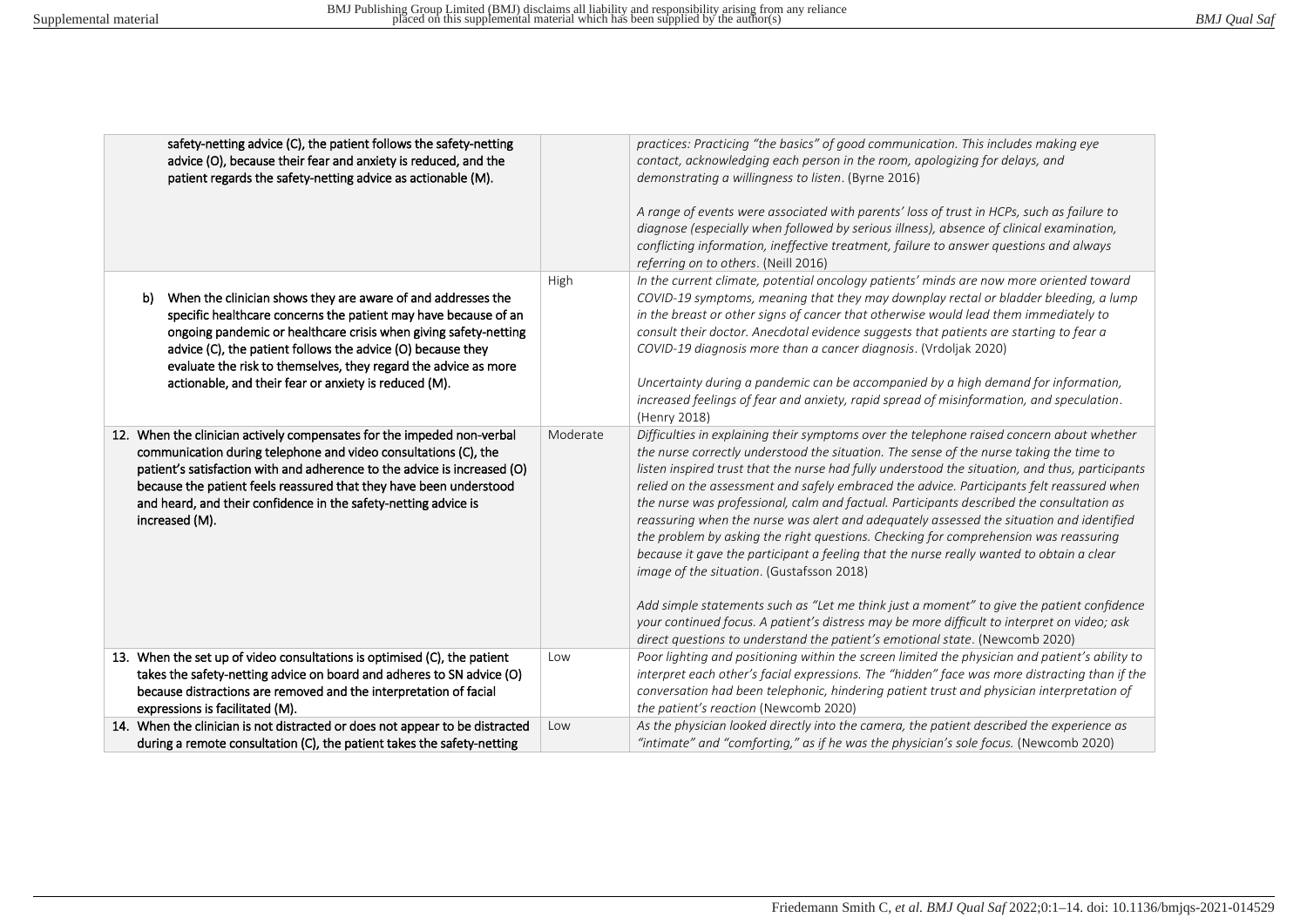| advice on board (O) because they are able to follow the consultation                                                                                                                                                                                                                                                                                                                                      |          |                                                                                                                                                                                                                                                                                                                                                                                                                                                                                                                                                                                                                                                                                                                                                                                         |
|-----------------------------------------------------------------------------------------------------------------------------------------------------------------------------------------------------------------------------------------------------------------------------------------------------------------------------------------------------------------------------------------------------------|----------|-----------------------------------------------------------------------------------------------------------------------------------------------------------------------------------------------------------------------------------------------------------------------------------------------------------------------------------------------------------------------------------------------------------------------------------------------------------------------------------------------------------------------------------------------------------------------------------------------------------------------------------------------------------------------------------------------------------------------------------------------------------------------------------------|
| better, and feel they are the sole focus of the clinician (M).<br>15. When the safety-netting plan is made through shared discussion and<br>decision making between the clinician and the patient (C), the patient<br>follows the safety-netting plan (O) because they feel taken seriously,<br>ownership of the plan can be negotiated, and the patient understands<br>that the plan can be adapted (M). | High     | Patients stressed how the strategy helped to foster a feeling of being taken seriously.<br>Important aspects for this were the components of shared discussion and decision-making<br>and the inclusion of a pre-determined follow-up for symptom review. (Heyhoe 2019)<br>Compliance with any management plan (be it lifestyle/health-seeking behaviour<br>modification, following advice or a course of medication) is dependant on the patient<br>having understanding,<br>agreement, and a shared ownership with that plan. (McKelvie 2010)                                                                                                                                                                                                                                         |
| 16. When the clinician checks that the patient understands the safety-<br>netting advice they have been given and that it can be adapted (C), the<br>patient adheres to the safety-netting advice (O), because the patient's<br>confusion and any misunderstandings are reduced (M).                                                                                                                      | Moderate | Check the patient fully understands the safety-netting advice provided especially if the<br>appointment is via telephone. (CRUK 2020)<br>Methods therefore need to be employed to optimise the verbal safety-netting process.<br>Using teach-back methodology, whereby parents repeat back information given to them,<br>may help improve understanding and reduce re-attendance (Gray 2018)                                                                                                                                                                                                                                                                                                                                                                                            |
| 17. When the clinician explicitly acknowledges the expertise and personal<br>knowledge of the patient (C), the patient reconsults approprately (O),<br>because they feel empowered and have confidence in their own<br>judgement (M).                                                                                                                                                                     | Moderate | Recognising parental expertise [37, 46], empowering parents to contradict clinicians [22],<br>establishing and sustaining trust [26] and creating supportive conditions for parents to be<br>able to seek help from their GP or other services early in their child's illness course and to<br>know when to reconsult if they child's illness progresses [33] has the potential to positively<br>influence the child's journey to hospital. (Carter 2020)<br>I'm forever saying "If you're worried, I'm worried," to patients, to Mums and Dads. To<br>really underline you know, "You're the world's expert," is the other thing that I'm always<br>forever saying, "You're the world's expert on your child." (GP21, woman, inner-city<br>practice, 5-9 years as a GP) (Ashdown 2016) |
| 18. When clinicians ensure the rationale for a follow-up plan are made<br>clear to the patient (C), the patient adheres to the safety-netting advice<br>and is followed up in a timely way (O), because the patient's<br>understanding is increased, potential confusion avoided, and the<br>patient is empowered to act (M).                                                                             | High     | A clear explanation of the follow-up plan, including the underpinning rationale and ongoing<br>uncertainties, is key to enabling patients to re-consult appropriately. (Evans 2019)<br>Three visits all by the same physician appeared very effective. Each visit was conducted<br>with the same structured format. The most striking feature of these visits was that the<br>physician explicitly told the patient what was going to happen next. (White 1997)                                                                                                                                                                                                                                                                                                                         |
| 19. When clinicians and patients explicitly agree on follow-up plans (C), the<br>patient is followed up in an appropriate time frame (O), because each<br>party knows what is expected of them (M).                                                                                                                                                                                                       | High     | To minimise misunderstandings about reattendance, the follow-up plan must be explicit<br>about reassessments, and this must be agreed with the patient. (Almond 2009b)<br>An agreed follow-up or review date is set and possible outcomes/prognosis discussed so                                                                                                                                                                                                                                                                                                                                                                                                                                                                                                                        |